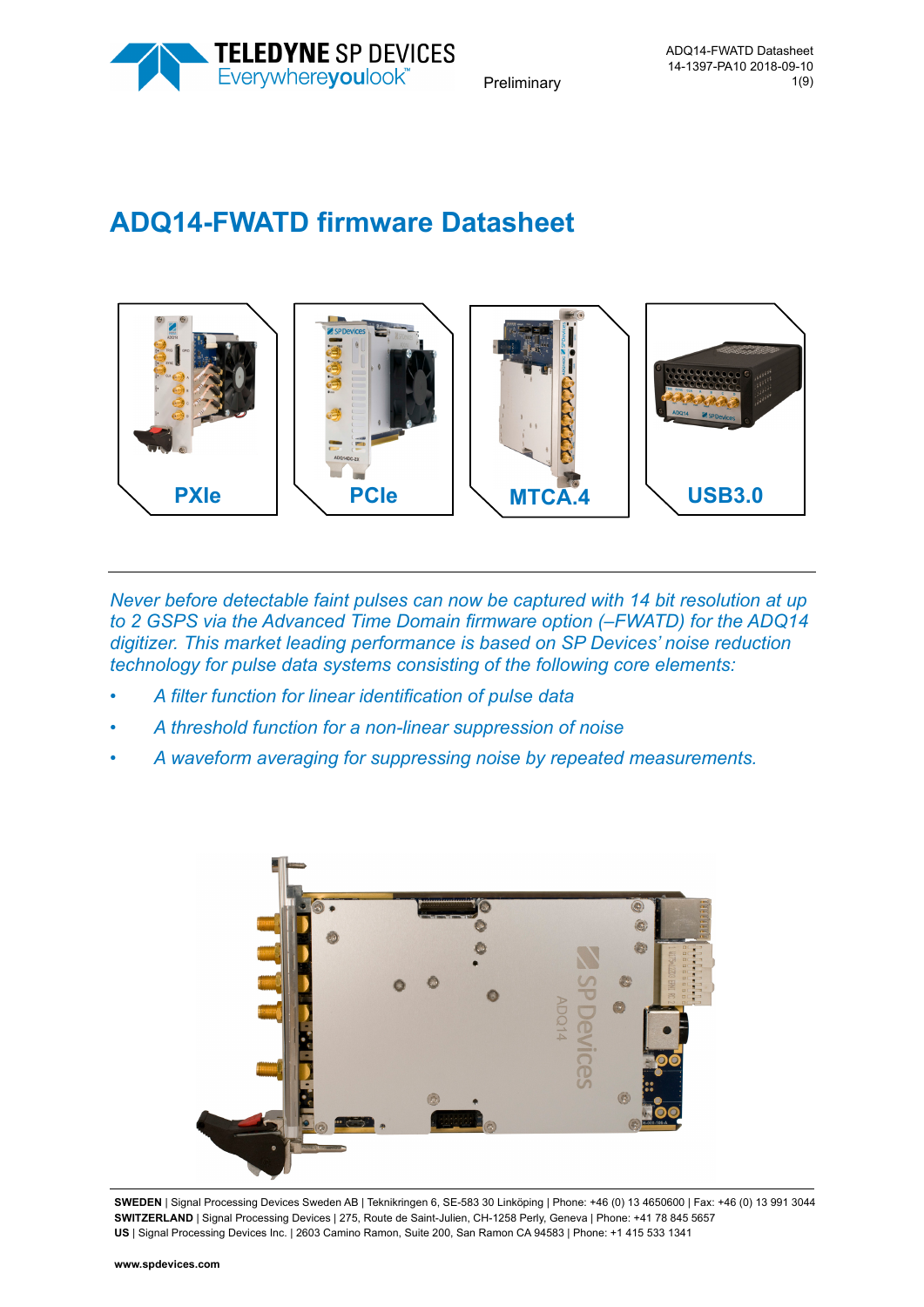

# **1 Principle of operation**

The purpose of the ADQ14-FWATD firmware option is to enhance signal to noise ratio in a pulse application measurement. The firmware contains a baseline adjustment and three levels of noise suppression; linear filtering; non-linear threshold; and waveform averaging which reduces noise by repeating a measurement several times.

In an ADQ14 with several channels, there is one ATD unit per channel. They operate synchronously with the same settings on waveform size and number of accumulations. The threshold properties are individual per channel.

The principle structure of the ADQ14-FWATD is shown in **[Figure 1](#page-1-0)**.



<span id="page-1-0"></span>**Figure 1: ADQ14-FWATD architecture**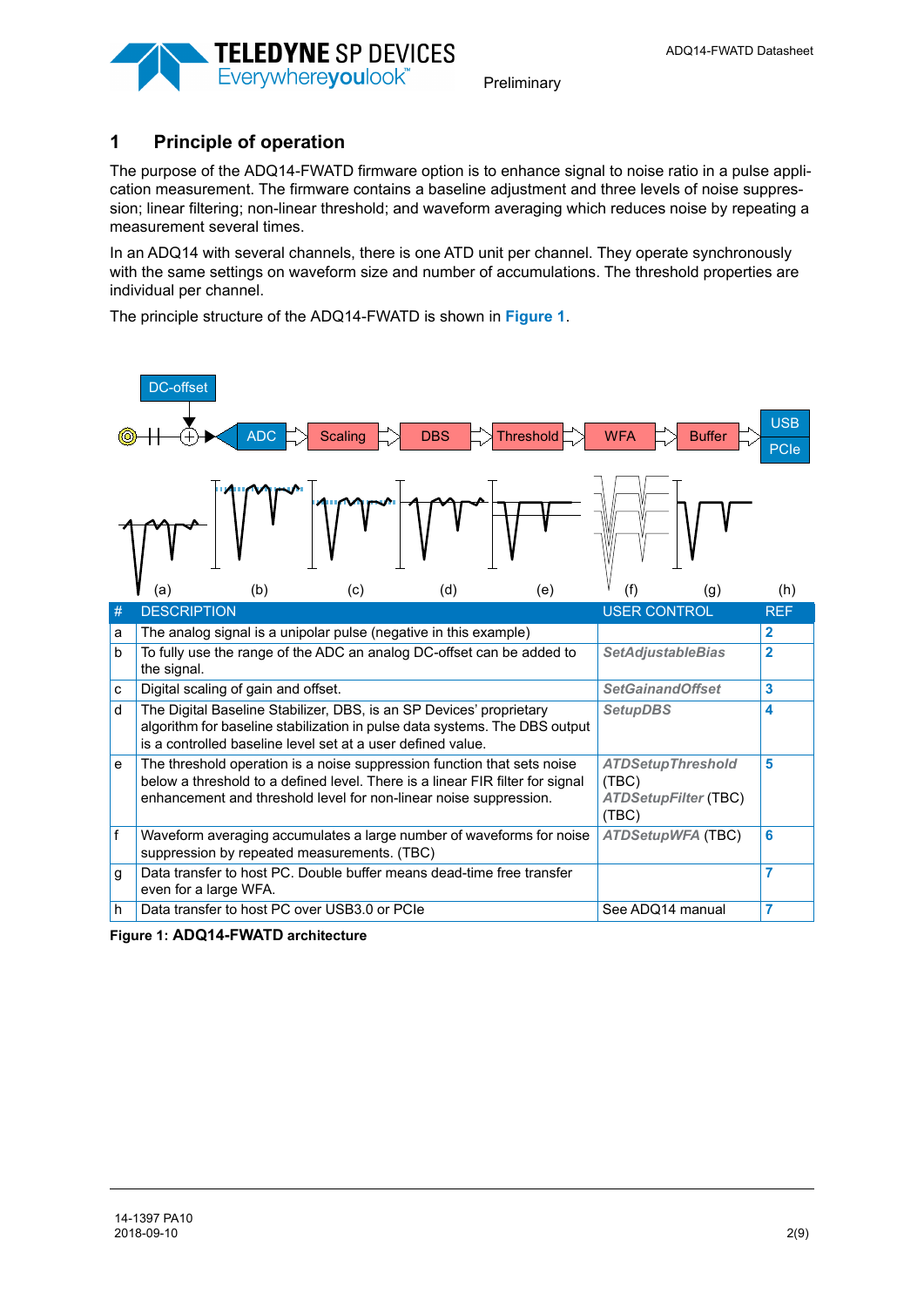

# <span id="page-2-0"></span>**2 Analog input**

The analog signal is unipolar. This means that the signal is built up by a baseline at a DC level and a signal pulse, **[Figure 1](#page-1-0)** (a). The DC-level of the signal does not have to be zero. The DC-coupled versions, ADQ14DC, will let the DC level of the input signal through. If required, the AC-coupled version, ADQ14AC, can be used for removing the input DC level.

To fully use the symmetrical input range of the ADC, an analog DC-offset can be added to the signal. This will place the baseline of the signal near one rail in the signal range. The peaks can then cover all the signal range. This DC-offset effectively doubles the resolution for unipolar signals, **[Figure 1](#page-1-0)** (b). The DC-offset level is controlled from software. The control range is rail to rail, but preferably a margin of about 10% is left to allow for overshoot.

# <span id="page-2-1"></span>**3 Zero level adjustment and signal scaling.**

When using a DC-offset for optimal analog signal range, baseline is near one end of the signal range. If requested, it is possible to use the digital gain and offset adjustment block to scale the signal.

# <span id="page-2-3"></span>**4 Digital Baseline Stabilizer, DBS**

The analog DC-level is accurate for most common straight forward signals analysis. However, for optimum performance of non-linear threshold operation, it is an advantage if the baseline is locked to a determined value, This is achieved in the Digital Baseline Stabilizer, DBS, which is placed right after the A/D Conversion. DBS is a proprietary technology from SP Devices, which analyses the data, finds and adjusts the baseline to 22 bits precision to a target value. **[Figure 2](#page-2-4)**.

The target value is set by the user. The value is preferably close to the analog DC-offset (if that is applied).

The DBS is a blind identification process which operates in the background. Since DBS is always active, it will constantly monitor and follow variations in the baseline and correct for time-invariant behavior like temperature changes.



<span id="page-2-4"></span>**Figure 2: DBS principle of operation.** 

## <span id="page-2-2"></span>**5 Advanced threshold**

## **5.1 Overview**

The threshold function in a basic model is one of the following (depend on polarity of the unipolar pulse), **[Figure 3](#page-3-0)**:

- For a system with positive pulse, samples below a threshold values is set to the a reference value.
- For a system with negative pulse, samples above a threshold values is set to the a reference value.

The result is that values are considered signals and kept and low values are considered noise and are removed.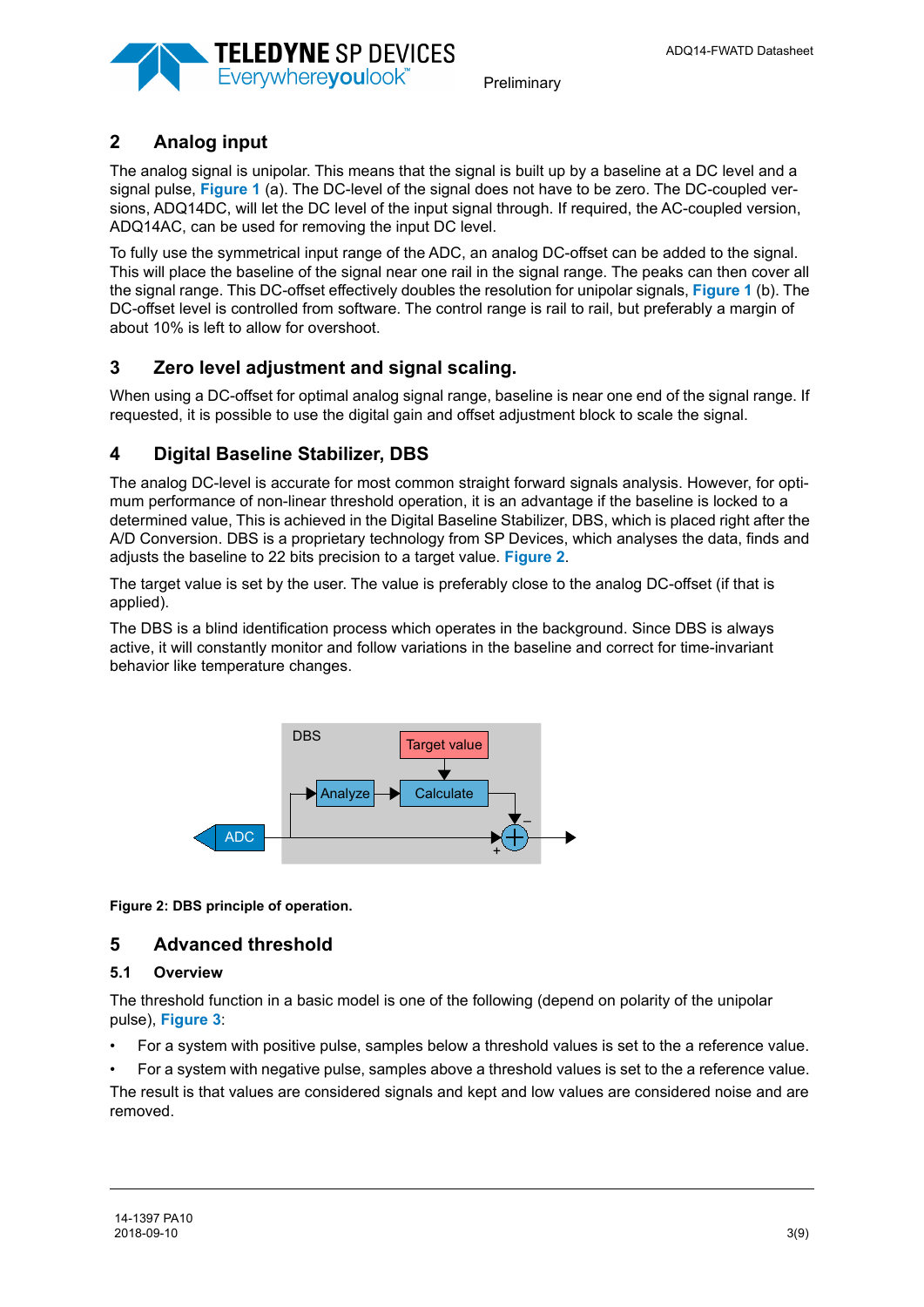



#### <span id="page-3-0"></span>**Figure 3: Standard threshold operation on a positive pulse.**

#### **5.2 Linear noise suppression in a filter**

When the pulse has some property that can be used for separating the pulse from the background noise, a filtering function can be used for enhancing that property. Then the ratio between the signal power and noise level can be increased and the threshold precision can be improved. A filter is a general form of correlation. To be able to perform a filtering or correlation which has an effect, the pulse has to be represented by more than one sample.

*Example; low pass filter will then discriminate the high frequency content of the noise and thus reduce the peak amplitude of the noise.* 

*Example; the pulse shape of the weakest pulses is more or less known. Apply a filter that correlates to that shape to amplify this type of signal and suppress other shapes, that is, noise.* 

The filter coefficients are given as 16 bits two's complements words. In order to represent 1, there are 14 bits decimal values. Thus 0100 0000 0000 0000<sub>BIN</sub> =  $1_{\text{DEC}}$  and 1100 0000 0000 0000<sub>BIN</sub> =  $-1_{\text{DEC}}$ .

If the filter output overflows it will saturate.

Note that the filter only affects the selection process. The output data is not filtered. The placement of the filter is seen in **[Figure 4](#page-4-1)**.

#### **5.3 Applying threshold**

A block diagram is in **[Figure 4](#page-4-1)**. This is the non-linear part of the noise suppression. The principle is that a large amplitude is considered a signal and a small amplitude is noise.

The threshold is applied to the filtered signal and positions where there are pulses can be identified. On positions with pulses, the data from the original data is saved. Note that the threshold is applied to the filtered signal, whereas data from the original non-filtered signal are selected as output. This is to preserve the shape of the original signals. There is a delay line to match the timing of the branches.

Positions where there are no pulses are replaced by the reference level. The reference level is ideally the same as the target value for DBS.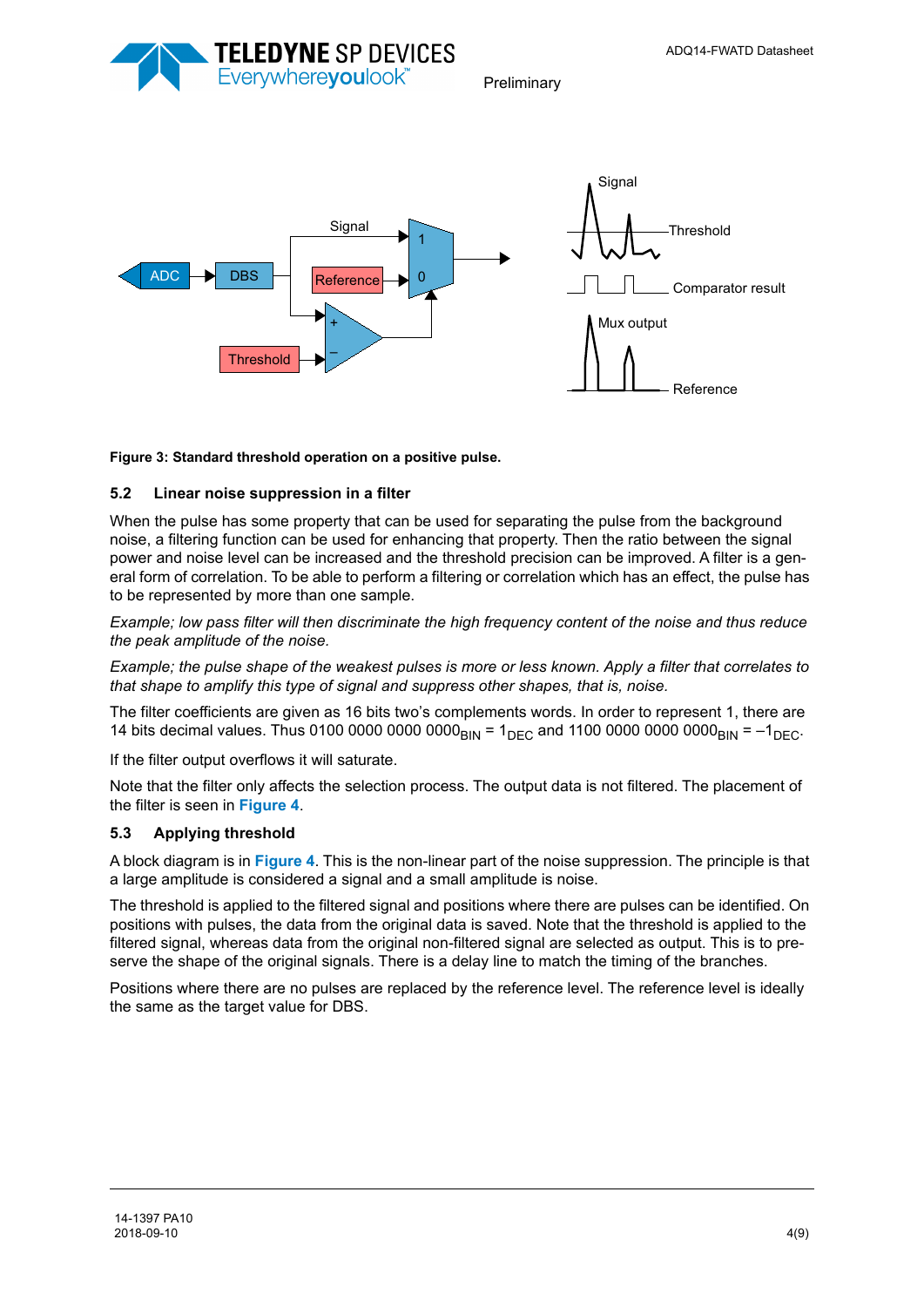





<span id="page-4-1"></span>**Figure 4: Data flow. Filtered signal is used for selecting samples. Selection is done from original samples.** 

## **5.4 Accuracy**

The precision of the threshold is determined by the accuracy of DBS, that is 22 bits. DBS will adjust the base line to a 14 bits integer with a measurement error on the 22 bits level on average. As long as the threshold and the reference is in the same format as the data, there will be no rounding errors.

# <span id="page-4-0"></span>**6 Waveform Averaging (WFA)**

## **6.1 Accumulator data word**

The waveform averaging is an accumulator that adds waveforms to each other. The first sample in each waveform is added to the first sample of all other waveforms. The result thus has the same length as the waveform but the size of each data word is 32 bits. Since input 14 bits data is MSB aligned into 16 bits words, there is 16 bits available headroom for the additions. This means that 2^16 = 65 536 waveforms may be added before there is a risk of overflow. The data format in the WFA is 2's complement.

An averaging function by definition should contains a division with the number of waveforms. However, this division is not suitable for FPGA implementation and is left for the user to perform in software.

## **6.2 Accumulator vector length**

The waveform averaging uses the on-board DRAM as accumulator. The waveforms may thus be very large, up to 1 MSamples.

## **6.3 Trigger a waveform**

Each waveform is started with a trigger. All triggers used for acquisition may be selected as triggers for the waveform.

A system using waveform averaging is preferably a repeated measurement. Then the trigger is either the external trigger starting the acquisition from an external equipment or the internal trigger where the ADQ14 controls the external equipment.

There are also cases where certain pulse shapes can be analyzed and the level trigger is used for triggering several times on a repeated pulse.

The dead-time at end of each waveform is about 20ns. This is the time period from where the last sample was take until the system may accept a new trigger.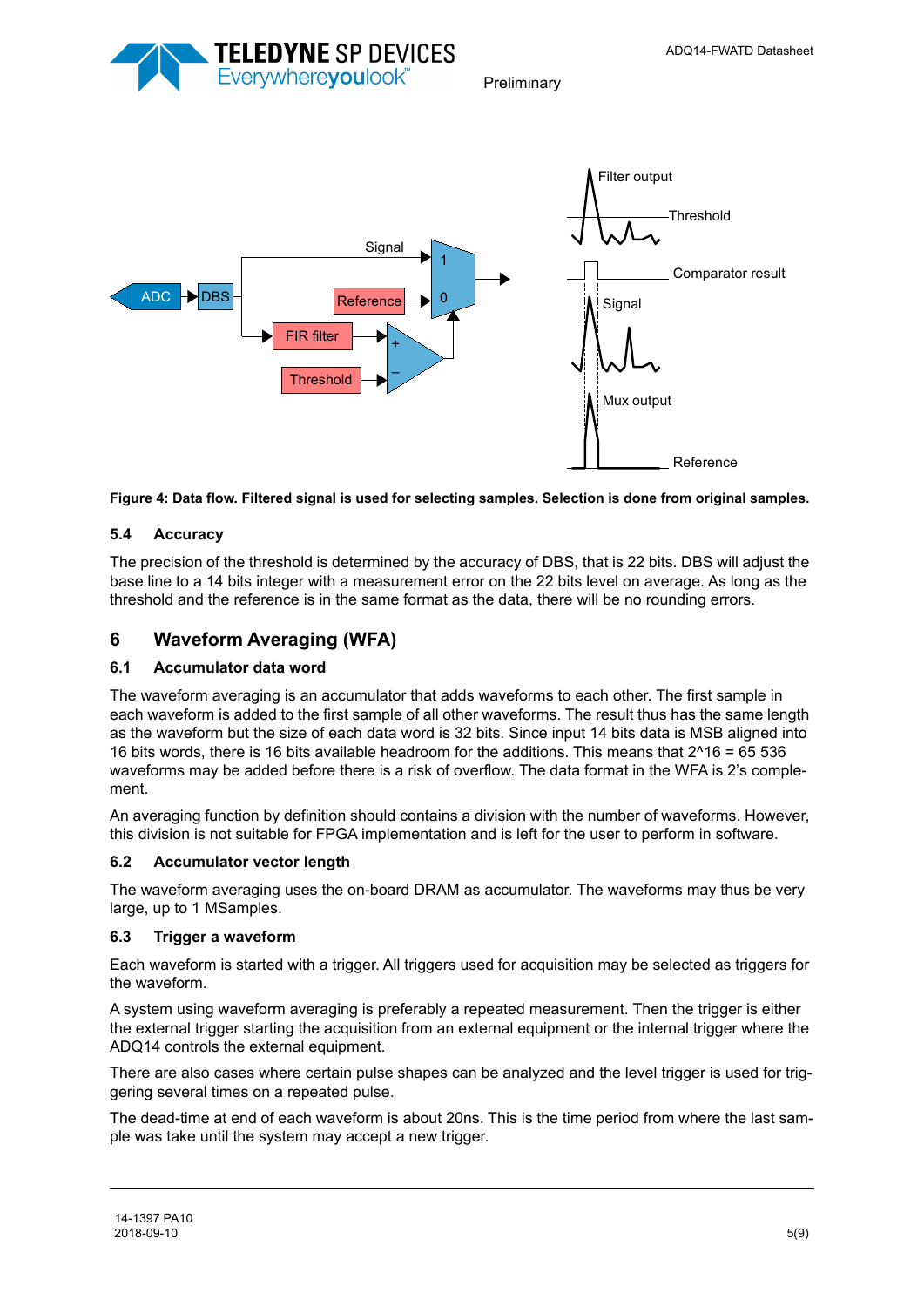

## <span id="page-5-0"></span>**7 Data read-out to host PC**

Since the data read out speed to the PC is lower than the acquisition data rate, there has to be an extra buffer on the ADQ14 to store a waveform result before sending it to the PC. The data rate requirements to the PC is rather low since it is reduced with the number of waveforms in the accumulator. But after the last waveform has been accumulated, the accumulator is blocked for readout and cannot accept new waveforms during a period of time. This is solved by introducing an extra buffer on the ADQ14, that holds the result while reading out and not blocking the accumulator.

A new accumulation may start after 20ns.

*Example: The WFA will accumulate 100 waveforms of 50 kSamples each. The sample rate is 2 GSPS*  and the accumulator size is 4 bytes. The trigger rate is 10 KHz. This means that the accumulator will *contain 50 k \* 4 = 200 kBytes. Since a double buffer is available, the readout may continue for an entire accumulation, that is 100 / 10 kHz = 10 ms. To read out 200 kbytes in 10 ms requires a data rate of only 20 MBytes/s.*

The data read-out puts requirements on the number of waveforms to be accumulated, *NOFWAVE-FORMS*. For a USB3.0 host connection, the NOFWAVEFORMS has to be

| 2 GSPS X 2 channels * 4 bytes/sample / 200 MByte/s = 80 waveforms |  |  |  |
|-------------------------------------------------------------------|--|--|--|
|-------------------------------------------------------------------|--|--|--|

For a PCIe Gen2 by 8 lanes link, the same calculation gives

2 GSPS X 2 channels \* 4 bytes/sample / 3200 MByte/s = 5 waveforms (2)

Below these limits, the dead-time has to increase. Note that these numbers are independent of the length of the waveform.

## **8 Performance summary**

| ADQAC14-1X, ADQ14DC-1X         |           |            |                   |              |                    |  |
|--------------------------------|-----------|------------|-------------------|--------------|--------------------|--|
|                                |           | <b>MIN</b> | <b>TYPICAL</b>    | <b>MAX</b>   | <b>DEFAULT</b>     |  |
| <b>Thresbold</b>               |           |            |                   |              |                    |  |
| Filter length                  |           |            | 16                |              |                    |  |
| <b>Filter coefficients</b>     |           | $-2$       | 0                 | $2 - 2 - 14$ | 0, first tap = $1$ |  |
| Filter coefficients resolution |           |            | $2^{-14}$         |              |                    |  |
| <b>WFA</b>                     |           |            |                   |              |                    |  |
| Number of accumulations        |           |            |                   | 65 5361      |                    |  |
| Waveform length -2A-4A-2C-4C   |           | 512        |                   | 1 Mi         |                    |  |
|                                | [Samples] |            |                   |              |                    |  |
| Waveform length $-1X - 2X$     | [Samples] | 1024       |                   | 2 Mi         |                    |  |
| Waveform length                | [ms]      |            |                   |              |                    |  |
| Length setting granularity     | [Samples] | 8          |                   |              |                    |  |
| Dead time waveform             | [ns]      |            |                   | 20           |                    |  |
| Dead time accumulation         | [ns]      |            |                   | 20           |                    |  |
| <b>Registers</b>               |           |            |                   |              |                    |  |
| DC-offset level                | [codes]   | $-32768$   | $+/- 26000$       | +32767       | $\Omega$           |  |
| DBS target                     | [codes]   | -32768     | $+/- 26000$       | +32767       | $\Omega$           |  |
| Threshold level                | [codes]   | -32768     | $+/- 26000 -/+ T$ | +32767       | $\Omega$           |  |
| Reference level                | [codes]   | $-32768$   | $+/- 26000$       | +32767       | $\Omega$           |  |

## **Table 1: Performance**

1. Guaranteed safe scaling.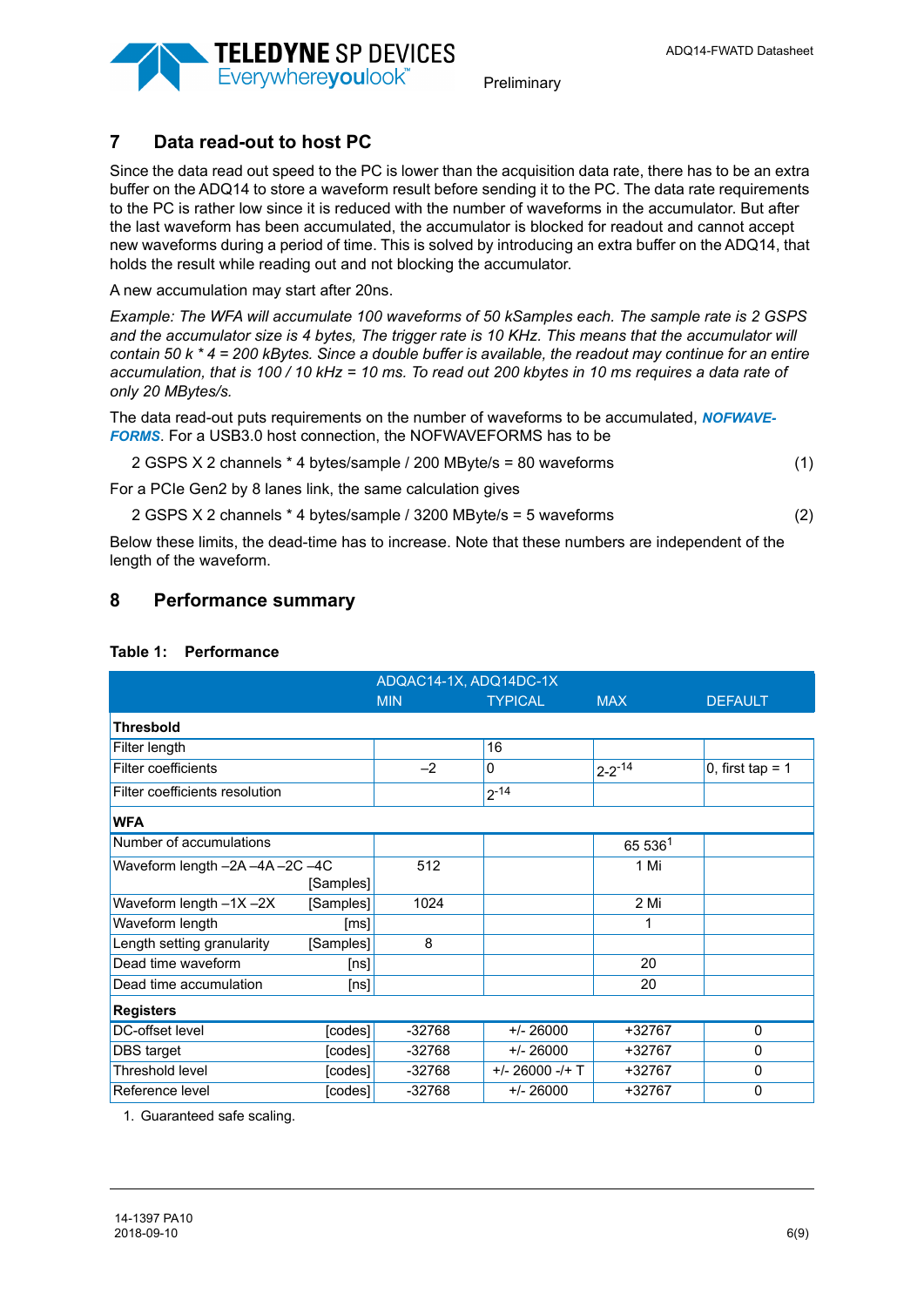



# **9 Appendix on simulation of the advanced threshold**

Two pulses on different phase compared to the sampling clock and one noise spike<sup>1</sup> is shown in blue in **[Figure 5](#page-6-0)**. A filter is applied which result in the red curve. The key point here is that the peak of the signal pulse is more than 1 sample wide. The noise is as narrow as 1 sample in the peak. This is typical for Gaussian noise.

**[Figure 6](#page-7-0)** shows two pulses and the spike from **[Figure 5](#page-6-0)** with added Gaussian noise. The blue curve is before the filter and the red curve after the filter. The red curve at the bottom is selections from the original signal based on the thresholded applied to the filtered signal.

The filter coefficients was set as:

$$
B = [0 \ 0 \ 1 \ 2 \ 3 \ 7 \ 7 \ 3 \ 2 \ 1 \ 0 \ 0]; \ B = B \ . \text{(sum(B); (MATLAB syntax)}
$$
 (3)

The filtering method is then more like a correlation, since the coefficients are selected to look like a pulse. A low pass filter generated with a standard FIR generator gives a similar result.

This simulation reduced noise peak value by 3 dB and power by 3 dB. **[Figure 7](#page-7-1)** shows the histogram of the noise before and after the filter.



<span id="page-6-0"></span>**Figure 5: Two pulses and one noise spike before and after filter.**

<sup>1.</sup> Gaussian noise has spikes above the threshold line, but they are very rare. For illustration purpose one such spike is forced into sample 64.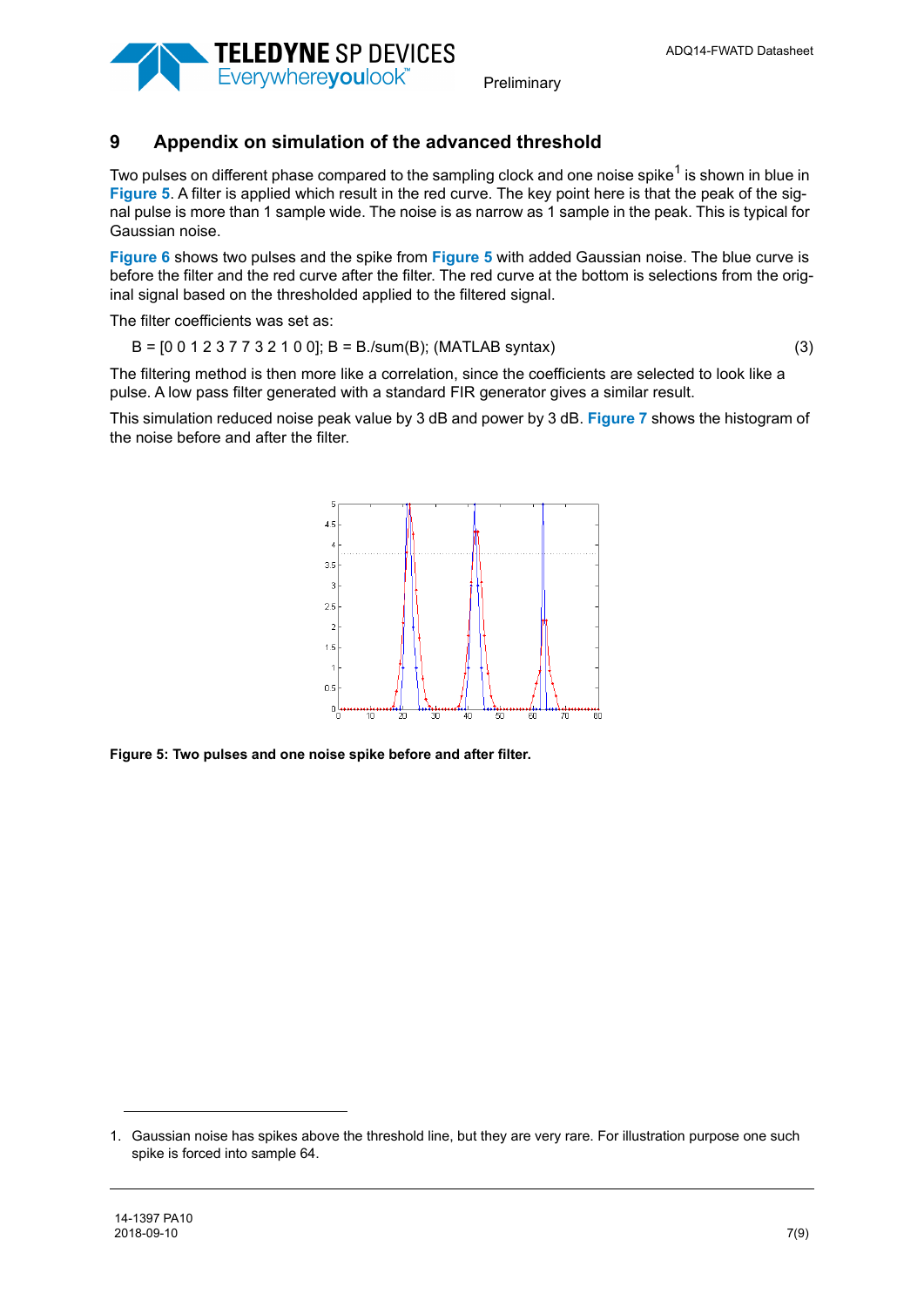ADQ14-FWATD Datasheet



Preliminary



<span id="page-7-0"></span>**Figure 6: Two pulses and one noise spike + random noise before and after filter. Threshold applied and only the two pulses are left.** 



<span id="page-7-1"></span>

## **10 Beta release**

The beta release limitations:

support ADQ14–1X and ADQ14–2C only.